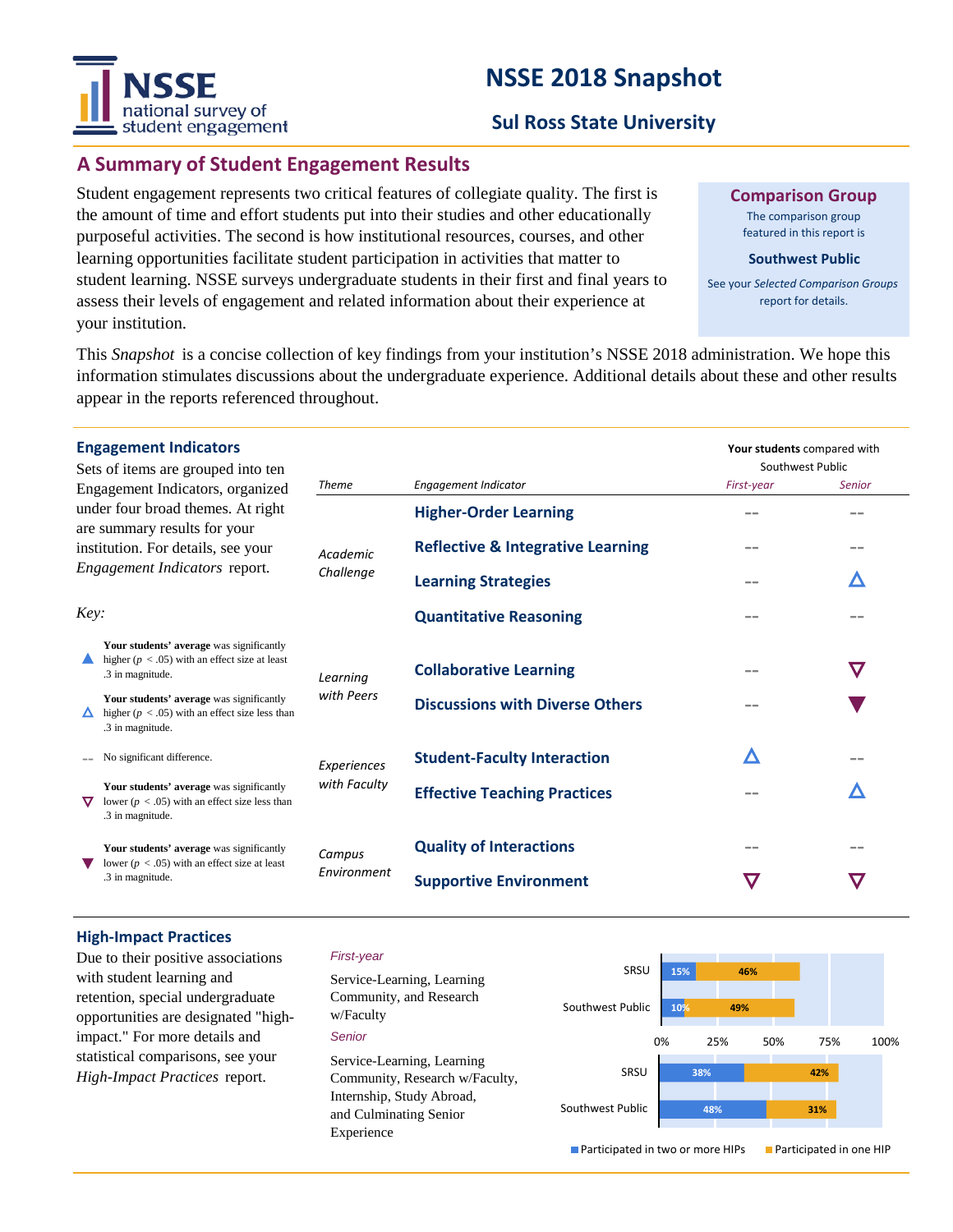

# **NSSE 2018 Snapshot**

# **Sul Ross State University**

## **Academic Challenge: Additional Results**

The Academic Challenge theme contains four Engagement Indicators as well as several important individual items. The results presented here provide an overview of these individual items. For more information about the Academic Challenge theme, see your *Engagement Indicators* report. To further explore individual item results, see your *Frequencies and Statistical Comparisons,* the *Major Field Report,* the *Online Institutional Report,* or the Report Builder.



#### **Reading and Writing**

These figures summarize the number of hours your students spent reading for their courses and the average number of pages of assigned writing compared to students in your comparison group. Each is an estimate calculated from two or more separate survey questions.



### **Challenging Students to Do Their Best Work <b>Academic Emphasis**

To what extent did students' courses challenge them to do their best work? Response options ranged from  $1 = "Not at all"$ to  $7 =$  "Very much."



How much did students say their institution emphasizes spending significant time studying and on academic work? Response options included "Very much," "Quite a bit," "Some," and "Very little."

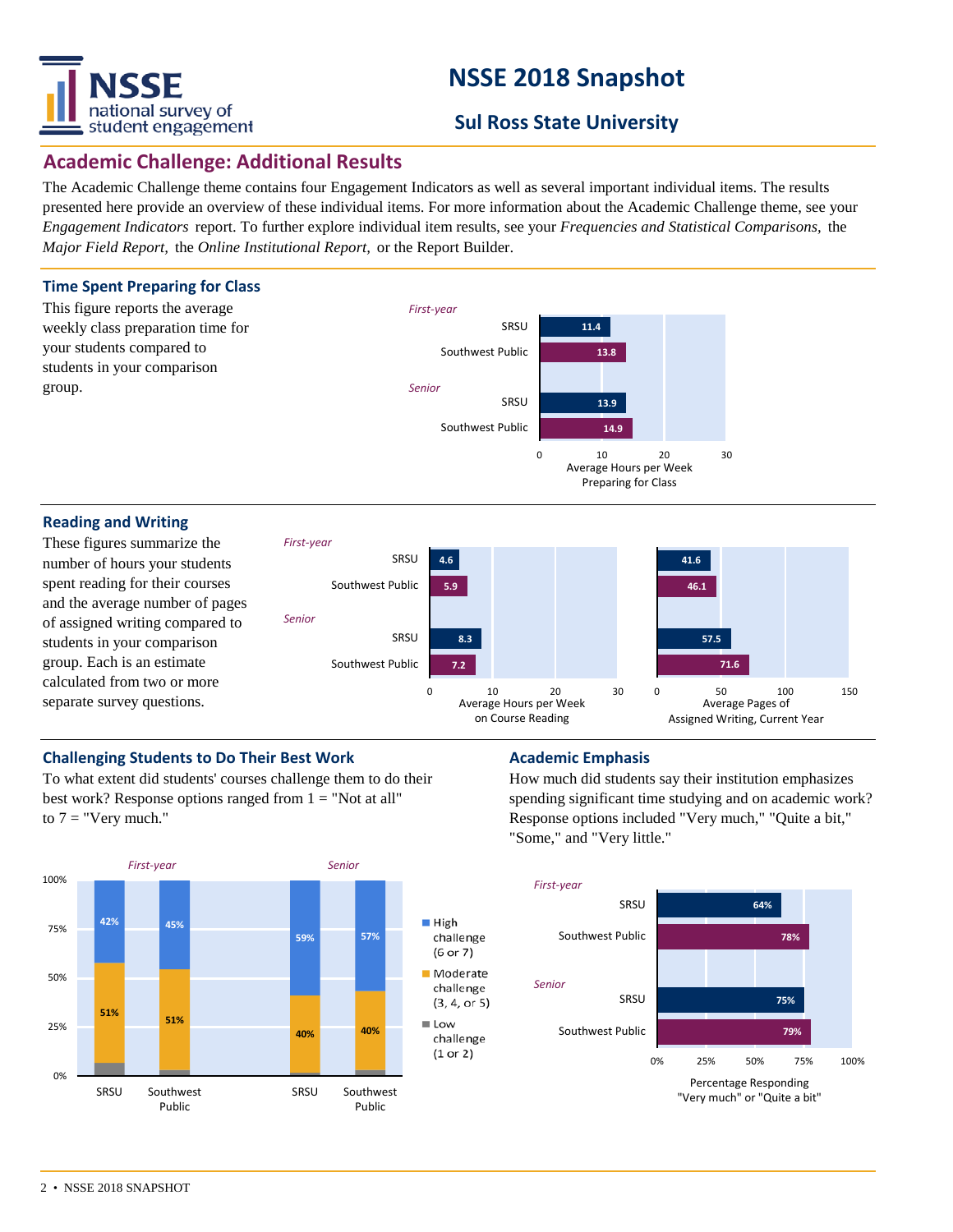# national survey of student engagement

# **NSSE 2018 Snapshot**

# **Sul Ross State University**

### **Item Comparisons**

By examining individual NSSE questions, you can better understand what contributes to your institution's performance on the Engagement Indicators. This section displays the five questions<sup>a</sup> on which your students scored the highest and the five questions on which they scored the lowest, relative to students in your comparison group. Parenthetical notes indicate whether an item belongs to a specific Engagement Indicator or is a High-Impact Practice. While these questions represent the largest differences (in percentage points), they may not be the most important to your institutional mission or current program or policy goals. For additional results, see your *Frequencies and Statistical Comparisons* report.

#### **First-year**

#### **Highest Performing Relative to Southwest Public**

Worked with a faculty member on activities other than coursework (...) $^{\rm b}$  (SF) Discussed course topics, ideas, or concepts with a faculty member outside of class<sup>b</sup> (SF) Instructors provided prompt and detailed feedback on tests or completed assignments $^{\rm c}$  (ET) Talked about career plans with a faculty member $^{\rm b}$  (SF) Worked with a faculty member on a research project (HIP) **Lowest Performing Relative to Southwest Public** Institution emphasis on providing support for your overall well-being...<sup>c</sup> (SE)

Analyzing an idea, experience, or line of reasoning in depth by examining its parts<sup>c</sup> (HO) Institution emphasis on using learning support services  $(...)^c$  (SE) Institution emphasis on providing opportunities to be involved socially<sup>c</sup> (SE) Institution emphasis on studying and academic work $c^c$ 



Percentage Point Difference with Southwest Public

#### **Senior**

#### **Highest Performing Relative to Southwest Public**

| Summarized what you learned in class or from course materials <sup>b</sup> (LS)          |  |  |  |  |  |
|------------------------------------------------------------------------------------------|--|--|--|--|--|
| Reviewed your notes after class <sup>b</sup> (LS)                                        |  |  |  |  |  |
| About how many courses have included a community-based project (service-learning)? (HIP) |  |  |  |  |  |
| Instructors provided feedback on a draft or work in progress <sup>c</sup> (ET)           |  |  |  |  |  |
| Discussed your academic performance with a faculty member <sup>b</sup> (SF)              |  |  |  |  |  |

#### **Lowest Performing Relative to Southwest Public**

| Discussions with People with political views other than your own <sup>b</sup> (DD)        |
|-------------------------------------------------------------------------------------------|
| Discussions with People from an economic background other than your own <sup>b</sup> (DD) |
| Discussions with People with religious beliefs other than your own <sup>b</sup> (DD)      |
| Worked with other students on course projects or assignments <sup>b</sup> (CL)            |
| Discussions with People of a race or ethnicity other than your own <sup>b</sup> (DD)      |



Percentage Point Difference with Southwest Public

a. The displays on this page draw from the items that make up the ten Engagement Indicators (EIs), six High-Impact Practices (HIPs), and the additional academic challenge items reported on page 2. Key to abbreviations for EI items: HO = Higher-Order Learning, RI = Reflective & Integrative Learning, LS = Learning Strategies, QR = Quantitative Reasoning, CL = Collaborative Learning, DD = Discussions with Diverse Others, SF = Student-Faculty Interaction, ET = Effective Teaching Practices, QI = Quality of Interactions, SE = Supportive Environment. HIP items are also indicated. Item numbering corresponds to the survey facsimile included in your *Institutional Report* and available on the NSSE website.

- b. Combination of students responding "Very often" or "Often."
- c. Combination of students responding "Very much" or "Quite a bit."

d. Rated at least 6 on a 7-point scale.

e. Percentage reporting at least "Some."

- f. Estimate based on the reported amount of course preparation time spent on assigned reading.
- g. Estimate based on number of assigned writing tasks of various lengths.